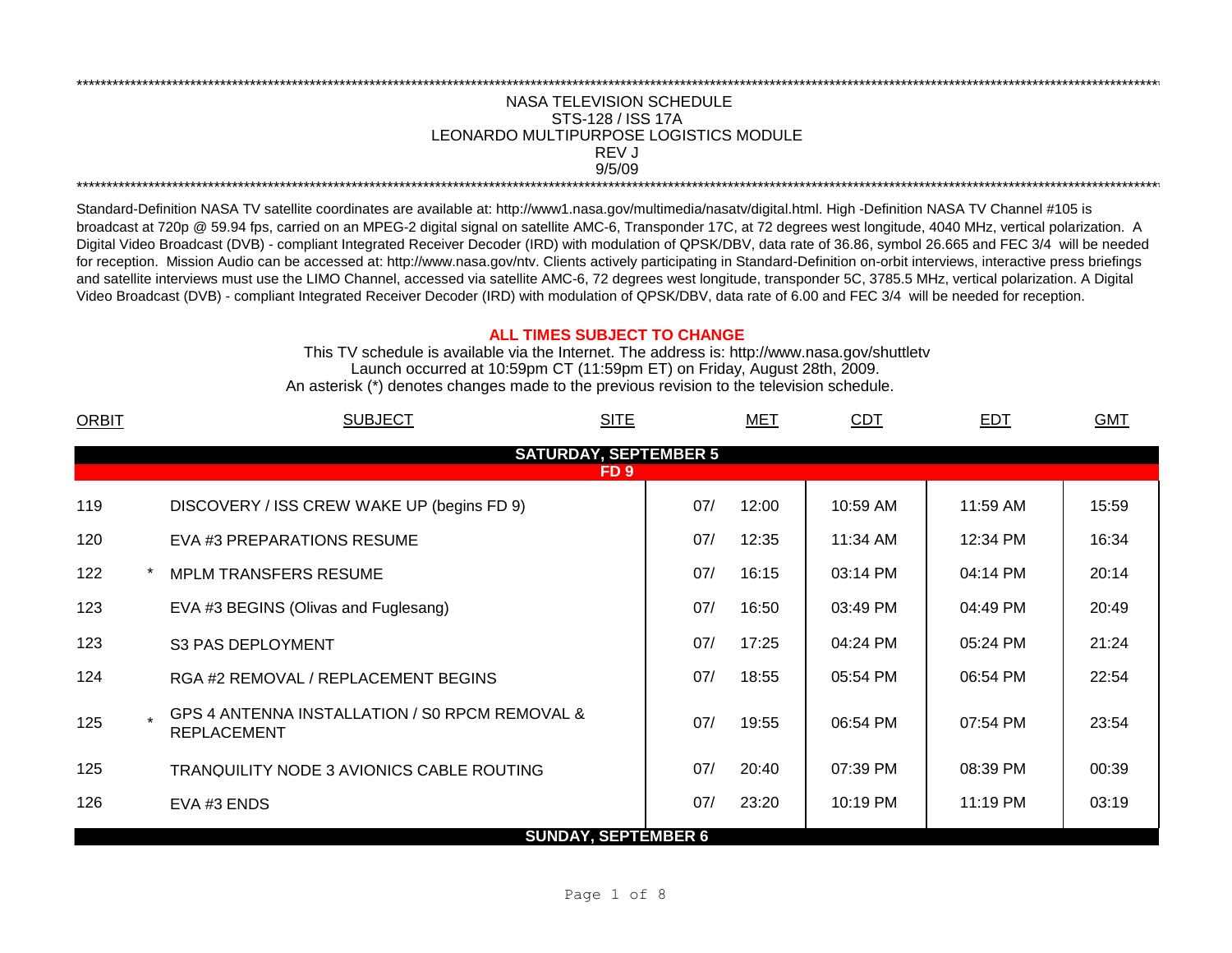| <b>ORBIT</b> | <b>SUBJECT</b>                                                                                                                      | <b>SITE</b>       |     | <b>MET</b> | <b>CDT</b> | EDT      | <b>GMT</b> |
|--------------|-------------------------------------------------------------------------------------------------------------------------------------|-------------------|-----|------------|------------|----------|------------|
|              |                                                                                                                                     | <b>FD 9/FD 10</b> |     |            |            |          |            |
| 128          | <b>MISSION STATUS BRIEFING</b>                                                                                                      | <b>JSC</b>        | 08/ | 01:01      | 12:00 AM   | 01:00 AM | 05:00      |
| 129          | <b>ISS CREW SLEEP BEGINS</b>                                                                                                        |                   | 08/ | 03:00      | 01:59 AM   | 02:59 AM | 06:59      |
| 130          | <b>DISCOVERY CREW SLEEP BEGINS</b>                                                                                                  |                   | 08/ | 03:30      | 02:29 AM   | 03:29 AM | 07:29      |
| 130          | FLIGHT DAY 9 HIGHLIGHTS (replayed on the hour during<br>crew sleep)                                                                 | <b>JSC</b>        | 08/ | 04:01      | 03:00 AM   | 04:00 AM | 08:00      |
| 132          | HIGH DEFINITION FLIGHT DAY 9 CREW HIGHLIGHTS (if<br>available; on the NASA-TV HDTV Channel; replays at<br>9:00am CT and 10:00am CT) | <b>JSC</b>        | 08/ | 08:01      | 07:00 AM   | 08:00 AM | 12:00      |
| 134          | <b>ISS FLIGHT DIRECTOR UPDATE</b>                                                                                                   | <b>JSC</b>        | 08/ | 09:01      | 08:00 AM   | 09:00 AM | 13:00      |
| 134          | ISS FLIGHT DIRECTOR UPDATE REPLAY                                                                                                   | <b>JSC</b>        | 08/ | 10:46      | 09:45 AM   | 10:45 AM | 14:45      |
| 135          | DISCOVERY / ISS CREW WAKE UP (begins FD 10)                                                                                         |                   | 08/ | 11:30      | 10:29 AM   | 11:29 AM | 15:29      |
| 136          | KFOX-TV / KXAN-TV / MILITARY TIMES LIVE<br><b>INTERVIEWS</b>                                                                        | ISS Ku            | 08/ | 13:55      | 12:54 PM   | 01:54 PM | 17:54      |
| 137          | <b>MPLM TRANSFERS RESUME</b>                                                                                                        |                   | 08/ | 14:10      | 01:09 PM   | 02:09 PM | 18:09      |
| 138          | HARMONY NODE 2 CBM CONTROLLER PANEL<br><b>INSTALLATION</b>                                                                          |                   | 08/ | 15:40      | 02:39 PM   | 03:39 PM | 19:39      |
| 138          | <b>MISSION STATUS BRIEFING</b>                                                                                                      | <b>JSC</b>        | 08/ | 17:01      | 04:00 PM   | 05:00 PM | 21:00      |
| 141          | DISCOVERY CREW OFF DUTY PERIOD BEGINS                                                                                               |                   | 08/ | 20:30      | 07:29 PM   | 08:29 PM | 00:29      |
|              | <b>MONDAY, SEPTEMBER 7</b>                                                                                                          | FD 10 / FD 11     |     |            |            |          |            |
|              |                                                                                                                                     |                   |     |            |            |          |            |
| 144          | <b>ESA PAO EVENT</b>                                                                                                                | <b>ISS Ku</b>     | 09/ | 01:20      | 12:19 AM   | 01:19 AM | 05:19      |
| 144          | REPLAY OF ESA PAO EVENT WITH ENGLISH<br><b>INTERPRETATION</b>                                                                       | <b>JSC</b>        | 09/ | 02:31      | 01:30 AM   | 02:30 AM | 06:30      |
| 145          | <b>ISS CREW SLEEP BEGINS</b>                                                                                                        |                   | 09/ | 03:00      | 01:59 AM   | 02:59 AM | 06:59      |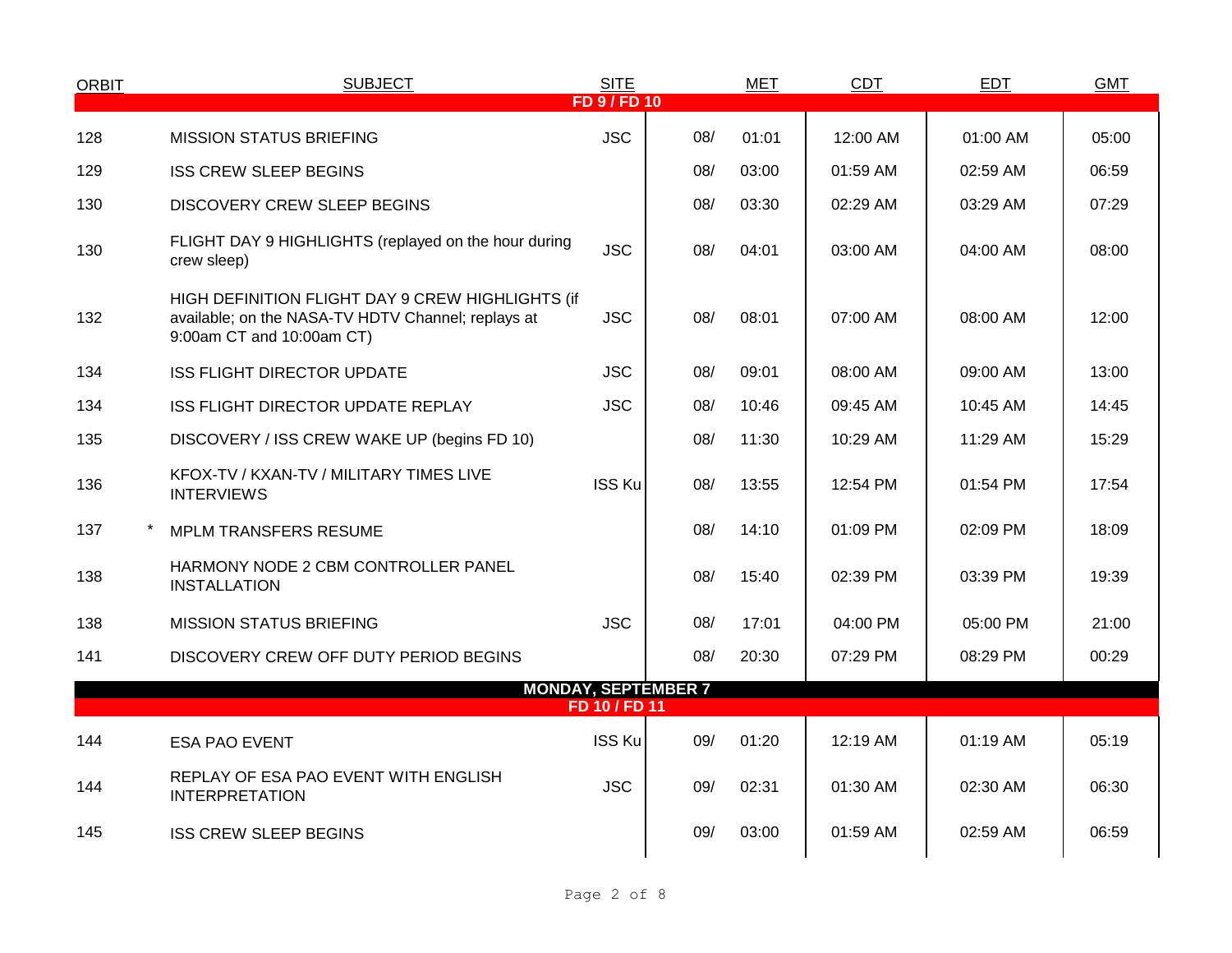| <b>ORBIT</b><br>145 | <b>SUBJECT</b><br><b>DISCOVERY CREW SLEEP BEGINS</b>                                                                                 | <b>SITE</b> | 09/ | <b>MET</b><br>03:30 | <b>CDT</b><br>02:29 AM | <b>EDT</b><br>03:29 AM | <b>GMT</b><br>07:29 |
|---------------------|--------------------------------------------------------------------------------------------------------------------------------------|-------------|-----|---------------------|------------------------|------------------------|---------------------|
| 145                 | FLIGHT DAY 10 HIGHLIGHTS (replayed on the hour during<br>crew sleep)                                                                 | <b>JSC</b>  | 09/ | 04:01               | 03:00 AM               | 04:00 AM               | 08:00               |
| 147                 | HIGH DEFINITION FLIGHT DAY 10 CREW HIGHLIGHTS<br>(if available; on the NASA-TV HDTV Channel; replays at<br>9:00am CT and 10:00am CT) | <b>JSC</b>  | 09/ | 08:01               | 07:00 AM               | 08:00 AM               | 12:00               |
| 147                 | <b>VIDEO FILE</b>                                                                                                                    | HQ          | 09/ | 08:01               | 07:00 AM               | 08:00 AM               | 12:00               |
| 148                 | <b>ISS FLIGHT DIRECTOR UPDATE</b>                                                                                                    | <b>JSC</b>  | 09/ | 08:31               | 07:30 AM               | 08:30 AM               | 12:30               |
| 150                 | ISS FLIGHT DIRECTOR UPDATE REPLAY                                                                                                    | <b>JSC</b>  | 09/ | 10:46               | 09:45 AM               | 10:45 AM               | 14:45               |
| 151                 | DISCOVERY / ISS CREW WAKE UP (begins FD 11)                                                                                          |             | 09/ | 11:30               | 10:29 AM               | 11:29 AM               | 15:29               |
| 151                 | <b>CREW CHOICE DOWNLINK</b>                                                                                                          | <b>TDRE</b> | 09/ | 13:00               | $11:59$ AM             | 12:59 PM               | 16:59               |
| 151                 | MPLM EGRESS AND DEACTIVATION                                                                                                         |             | 09/ | 13:35               | 12:34 PM               | 01:34 PM               | 17:34               |
| 152                 | TELEMUNDO / WTSP-TV / UNIVISION LIVE INTERVIEWS ISS Ku                                                                               |             | 09/ | 14:10               | 01:09 PM               | 02:09 PM               | 18:09               |
| 153                 | REPLAY OF LIVE INTERVIEWS WITH ENGLISH<br><b>INTERPRETATION</b>                                                                      | <b>JSC</b>  | 09/ | 15:31               | 02:30 PM               | 03:30 PM               | 19:30               |
| 154                 | <b>SSRMS GRAPPLES MPLM</b>                                                                                                           |             | 09/ | 18:15               | 05:14 PM               | 06:14 PM               | 22:14               |
| 155                 | <b>SSRMS DEMATE MPLM FROM HARMONY</b>                                                                                                |             | 09/ | 19:30               | 06:29 PM               | 07:29 PM               | 23:29               |
| 156                 | SSRMS BERTHS MPLM IN DISCOVERY'S PAYLOAD BAY                                                                                         |             | 09/ | 21:00               | 07:59 PM               | 08:59 PM               | 00:59               |
| 156                 | <b>MISSION STATUS BRIEFING</b>                                                                                                       | <b>JSC</b>  | 09/ | 21:01               | 08:00 PM               | 09:00 PM               | 01:00               |
| 157                 | FAREWELL AND HATCH CLOSURE                                                                                                           |             | 09/ | 22:30               | 09:29 PM               | 10:29 PM               | 02:29               |
| 158                 | RENDEZVOUS TOOL CHECKOUT                                                                                                             |             | 09/ | 22:50               | 09:49 PM               | 10:49 PM               | 02:49               |
| 158                 | CENTERLINE CAMERA INSTALLATION                                                                                                       |             | 09/ | 23:50               | 10:49 PM               | 11:49 PM               | 03:49               |
|                     | <b>TUESDAY, SEPTEMBER 8</b>                                                                                                          |             |     |                     |                        |                        |                     |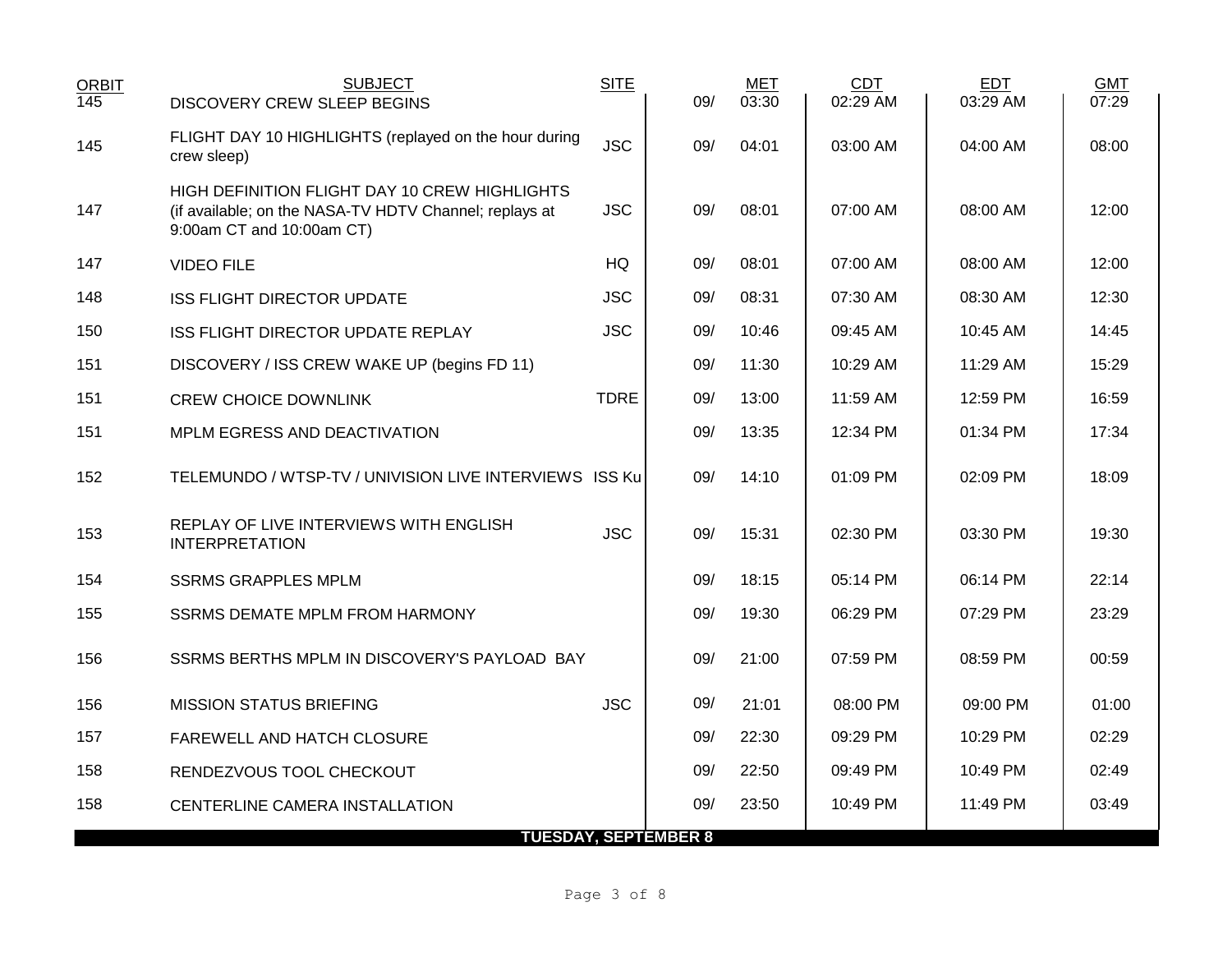| <b>ORBIT</b> | <b>SUBJECT</b>                                                                                                                       | <b>SITE</b>   |                               | MET   | <b>CDT</b> | <b>EDT</b> | <b>GMT</b> |
|--------------|--------------------------------------------------------------------------------------------------------------------------------------|---------------|-------------------------------|-------|------------|------------|------------|
|              |                                                                                                                                      | FD 11 / FD 12 |                               |       |            |            |            |
| 160          | <b>ISS CREW SLEEP BEGINS</b>                                                                                                         |               | 10/                           | 02:30 | 01:29 AM   | 02:29 AM   | 06:29      |
| 160          | <b>DISCOVERY CREW SLEEP BEGINS</b>                                                                                                   |               | 10/                           | 03:00 | 01:59 AM   | 02:59 AM   | 06:59      |
| 161          | FLIGHT DAY 11 HIGHLIGHTS (replayed on the hour during<br>crew sleep)                                                                 | <b>JSC</b>    | 10/                           | 03:01 | 02:00 AM   | 03:00 AM   | 07:00      |
| 162          | <b>VIDEO FILE</b>                                                                                                                    | HQ            | 10/                           | 07:01 | 06:00 AM   | 07:00 AM   | 11:00      |
| 163          | HIGH DEFINITION FLIGHT DAY 11 CREW HIGHLIGHTS<br>(if available; on the NASA-TV HDTV Channel; replays at<br>9:00am CT and 10:00am CT) | <b>JSC</b>    | 10/                           | 08:01 | 07:00 AM   | 08:00 AM   | 12:00      |
| 164          | <b>ISS FLIGHT DIRECTOR UPDATE</b>                                                                                                    | <b>JSC</b>    | 10/                           | 08:31 | 07:30 AM   | 08:30 AM   | 12:30      |
| 165          | ISS FLIGHT DIRECTOR UPDATE REPLAY                                                                                                    | <b>JSC</b>    | 10/                           | 09:46 | 08:45 AM   | 09:45 AM   | 13:45      |
| 166          | DISCOVERY / ISS CREW WAKE UP (begins FD 12)                                                                                          |               | 10/                           | 11:00 | 09:59 AM   | 10:59 AM   | 14:59      |
| 169          | <b>DISCOVERY UNDOCKS FROM ISS</b>                                                                                                    |               | 10/                           | 15:28 | 02:27 PM   | 03:27 PM   | 19:27      |
| 168          | DISCOVERY FLYAROUND OF ISS BEGINS                                                                                                    |               | 10/                           | 15:53 | 02:52 PM   | 03:52 PM   | 19:52      |
| 169          | FINAL SEPARATION FROM ISS                                                                                                            |               | 10/                           | 17:11 | 04:10 PM   | 05:10 PM   | 21:10      |
| 172          | RMS / OBSS LATE INSPECTION OF DISCOVERY'S TPS<br><b>BEGINS</b>                                                                       |               | 10/                           | 19:30 | 06:29 PM   | 07:29 PM   | 23:29      |
| 172          | <b>MISSION STATUS BRIEFING</b>                                                                                                       | <b>JSC</b>    | 10/                           | 21:01 | 08:00 PM   | 09:00 PM   | 01:00      |
| 174          | <b>OBSS BERTH</b>                                                                                                                    |               | 10/                           | 23:45 | 10:44 PM   | 11:44 PM   | 03:44      |
| 175          | SHUTTLE VTR PLAYBACK OF UNDOCKING                                                                                                    |               | 11/                           | 01:00 | 11:59 PM   | 12:59 AM   | 04:59      |
|              |                                                                                                                                      | FD 12 / FD 13 | <b>WEDNESDAY, SEPTEMBER 9</b> |       |            |            |            |
|              |                                                                                                                                      |               |                               |       |            |            |            |
| 176          | <b>DISCOVERY CREW SLEEP BEGINS</b>                                                                                                   |               | 11/                           | 03:00 | 01:59 AM   | 02:59 AM   | 06:59      |
| 177          | FLIGHT DAY 12 HIGHLIGHTS (replayed on the hour during<br>crew sleep)                                                                 | <b>JSC</b>    | 11/                           | 03:01 | 02:00 AM   | 03:00 AM   | 07:00      |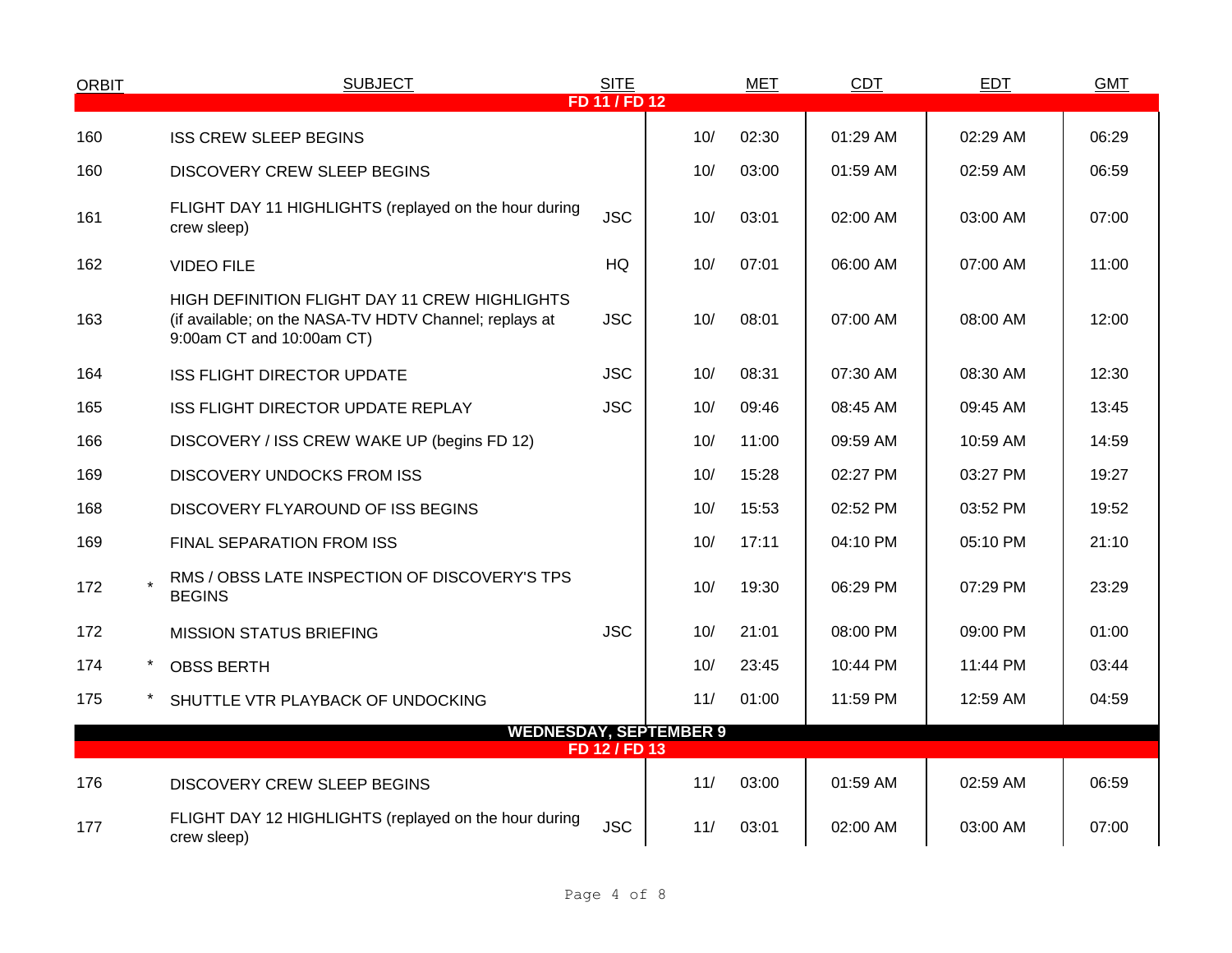| <b>ORBIT</b>                                   |  | <b>SUBJECT</b>                                                                                                                       | <b>SITE</b> |     | MET   | <b>CDT</b> | <b>EDT</b> | <b>GMT</b> |  |
|------------------------------------------------|--|--------------------------------------------------------------------------------------------------------------------------------------|-------------|-----|-------|------------|------------|------------|--|
| 179                                            |  | HIGH DEFINITION FLIGHT DAY 12 CREW HIGHLIGHTS<br>(if available; on the NASA-TV HDTV Channel; replays at<br>9:00am CT and 10:00am CT) | <b>JSC</b>  | 11/ | 08:01 | 07:00 AM   | 08:00 AM   | 12:00      |  |
| 182                                            |  | DISCOVERY CREW WAKE UP (begins FD 13)                                                                                                |             | 11/ | 11:00 | 09:59 AM   | 10:59 AM   | 14:59      |  |
| 182                                            |  | HUBBLE SPACE TELESCOPE EARLY RELEASE<br>OBSERVATION NEWS CONFERENCE (NASA-TV Public<br>Channel #101 only)                            | HQ          | 11/ | 11:01 | 10:00 AM   | 11:00 AM   | 15:00      |  |
| 182                                            |  | STS-125 CREW NEWS CONFERENCE (NASA-TV Public<br>Channel #101 only)                                                                   | <b>HQ</b>   | 11/ | 12:01 | 11:00 AM   | 12:00 PM   | 16:00      |  |
| 183                                            |  | <b>VIDEO FILE</b>                                                                                                                    | HQ          | 11/ | 13:01 | 12:00 PM   | 01:00 PM   | 17:00      |  |
| 183                                            |  | <b>CABIN STOWAGE BEGINS</b>                                                                                                          |             | 11/ | 14:05 | $01:04$ PM | 02:04 PM   | 18:04      |  |
| 184                                            |  | ARES DEMONSTRATION MOTOR STATIC TEST FIRE<br>(NASA TV Education Channel #102 only)                                                   | <b>MSFC</b> | 11/ | 15:01 | 02:00 PM   | 03:00 PM   | 19:00      |  |
| 184                                            |  | <b>FCS CHECKOUT</b>                                                                                                                  |             | 11/ | 15:10 | 02:09 PM   | 03:09 PM   | 19:09      |  |
| 184                                            |  | POST-ARES DEMONSTRATION MOTOR STATIC TEST<br>FIRE NEWS CONFERENCE (NASA TV Education Channel MSFC<br>#102 only)                      |             | 11/ | 15:46 | 02:45 PM   | 03:45 PM   | 19:45      |  |
| 185                                            |  | RCS HOT-FIRE TEST                                                                                                                    |             | 11/ | 16:20 | 03:19 PM   | 04:19 PM   | 20:19      |  |
| 186                                            |  | CBS NEWS / ABC NEWS / CNN LIVE INTERVIEWS                                                                                            | <b>TDRE</b> | 11/ | 17:35 | 04:34 PM   | 05:34 PM   | 21:34      |  |
| 185                                            |  | POST MISSION MANAGEMENT TEAM BRIEFING                                                                                                | <b>JSC</b>  | 11/ | 18:16 | 05:15 PM   | 06:15 PM   | 22:15      |  |
| 186                                            |  | BOUNDARY LAYER TRANSITION / HYTHIRM BRIEFING                                                                                         | <b>JSC</b>  | 11/ | 20:01 | 07:00 PM   | 08:00 PM   | 00:00      |  |
| 188                                            |  | <b>MISSION STATUS BRIEFING</b>                                                                                                       | <b>JSC</b>  | 11/ | 21:01 | 08:00 PM   | 09:00 PM   | 01:00      |  |
| 188                                            |  | KOPRA'S RECUMBENT SEAT SET UP                                                                                                        |             | 11/ | 22:10 | 09:09 PM   | 10:09 PM   | 02:09      |  |
| 190                                            |  | KU-BAND ANTENNA STOWAGE                                                                                                              |             | 11/ | 23:35 | 10:34 PM   | 11:34 PM   | 03:34      |  |
| <b>THURSDAY, SEPTEMBER 10</b><br>FD 13 / FD 14 |  |                                                                                                                                      |             |     |       |            |            |            |  |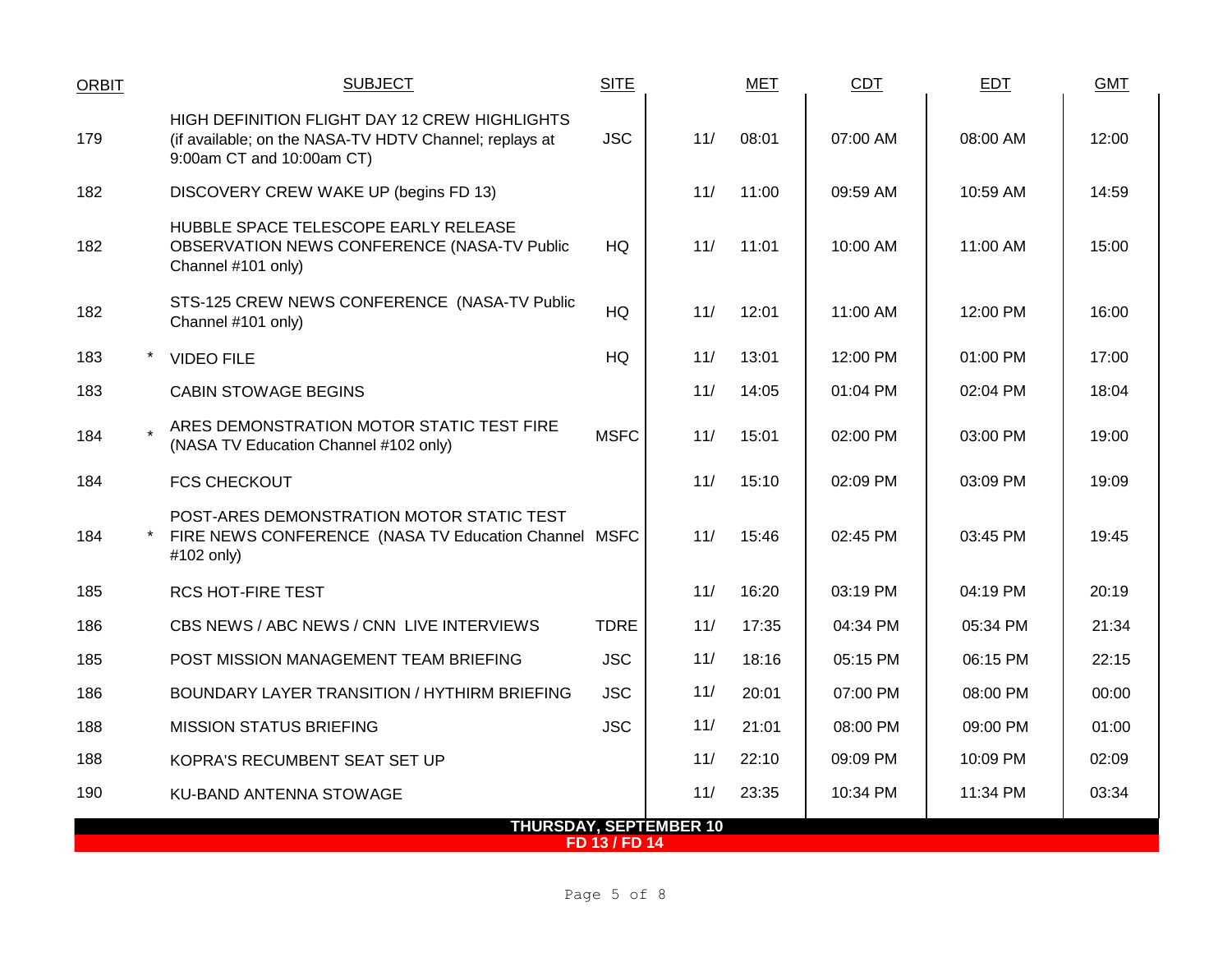| <b>ORBIT</b> | <b>SUBJECT</b>                                                                                                                              | <b>SITE</b>        |     | <b>MET</b> | CDT               | <b>EDT</b> | <b>GMT</b> |  |  |  |  |
|--------------|---------------------------------------------------------------------------------------------------------------------------------------------|--------------------|-----|------------|-------------------|------------|------------|--|--|--|--|
| 192          | <b>DISCOVERY CREW SLEEP BEGINS</b>                                                                                                          |                    | 12/ | 03:00      | 01:59 AM          | 02:59 AM   | 06:59      |  |  |  |  |
| 192          | FLIGHT DAY 13 HIGHLIGHTS (replayed on the hour during<br>crew sleep)                                                                        | <b>JSC</b>         | 12/ | 03:01      | 02:00 AM          | 03:00 AM   | 07:00      |  |  |  |  |
| 195          | <b>HIGH DEFINITION FLIGHT DAY 13 CREW HIGHLIGHTS</b><br>(if available; on the NASA-TV HDTV Channel; replays at<br>9:00am CT and 10:00am CT) | <b>JSC</b>         | 12/ | 08:01      | 07:00 AM          | 08:00 AM   | 12:00      |  |  |  |  |
| 197          | DISCOVERY CREW WAKE UP (begins FD 14)                                                                                                       |                    | 12/ | 11:00      | 09:59 AM          | 10:59 AM   | 14:59      |  |  |  |  |
| 198          | HTV LAUNCH COVERAGE BEGINS (launch scheduled at<br>12:01pm CT)                                                                              | JSC/<br><b>TAN</b> | 12/ | 12:46      | 11:45 AM          | 12:45 PM   | 16:45      |  |  |  |  |
| 198          | BACK TO SCHOOL, BACK TO SCIENCE WEBCAST<br>(NASA-TV Education Channel #102 only)                                                            | <b>GSFC</b>        | 12/ | 13:01      | 12:00 PM          | 01:00 PM   | 17:00      |  |  |  |  |
| 199          | <b>DEORBIT PREPARATIONS BEGIN</b>                                                                                                           |                    | 12/ | 14:05      | 01:04 PM          | 02:04 PM   | 18:04      |  |  |  |  |
| 200          | PAYLOAD BAY DOOR CLOSING                                                                                                                    |                    | 12/ | 15:23      | 02:22 PM          | 03:22 PM   | 19:22      |  |  |  |  |
| 201          | <b>DEORBIT BURN</b>                                                                                                                         |                    | 12/ | 18:03      | 05:02 PM          | 06:02 PM   | 22:02      |  |  |  |  |
| 202          | MILA C-BAND RADAR ACQUISITION OF DISCOVERY                                                                                                  |                    | 12/ | 18:53      | 05:52 PM          | 06:52 PM   | 22:52      |  |  |  |  |
| 202          | <b>KSC LANDING</b>                                                                                                                          | <b>KSC</b>         | 12/ | 19:06      | 06:05 PM          | 07:05 PM   | 23:05      |  |  |  |  |
|              | POST-LANDING NEWS CONFERENCE                                                                                                                | <b>KSC</b>         |     |            | NET L+2 HRS.      |            |            |  |  |  |  |
|              | ENTRY FLIGHT CONTROL TEAM VIDEO REPLAY<br>(replayed after Post-Landing News Conference)                                                     | <b>JSC</b>         |     |            | $\sim$ L+3 HRS.   |            |            |  |  |  |  |
|              | STS-128 MISSION HIGHLIGHTS VIDEO REPLAY<br>(replayed after Entry Flight Control Team Video)                                                 | <b>JSC</b>         |     |            | $\sim$ L+3.5 HRS. |            |            |  |  |  |  |
|              | <b>DEFINITION OF TERMS</b>                                                                                                                  |                    |     |            |                   |            |            |  |  |  |  |
|              |                                                                                                                                             |                    |     |            |                   |            |            |  |  |  |  |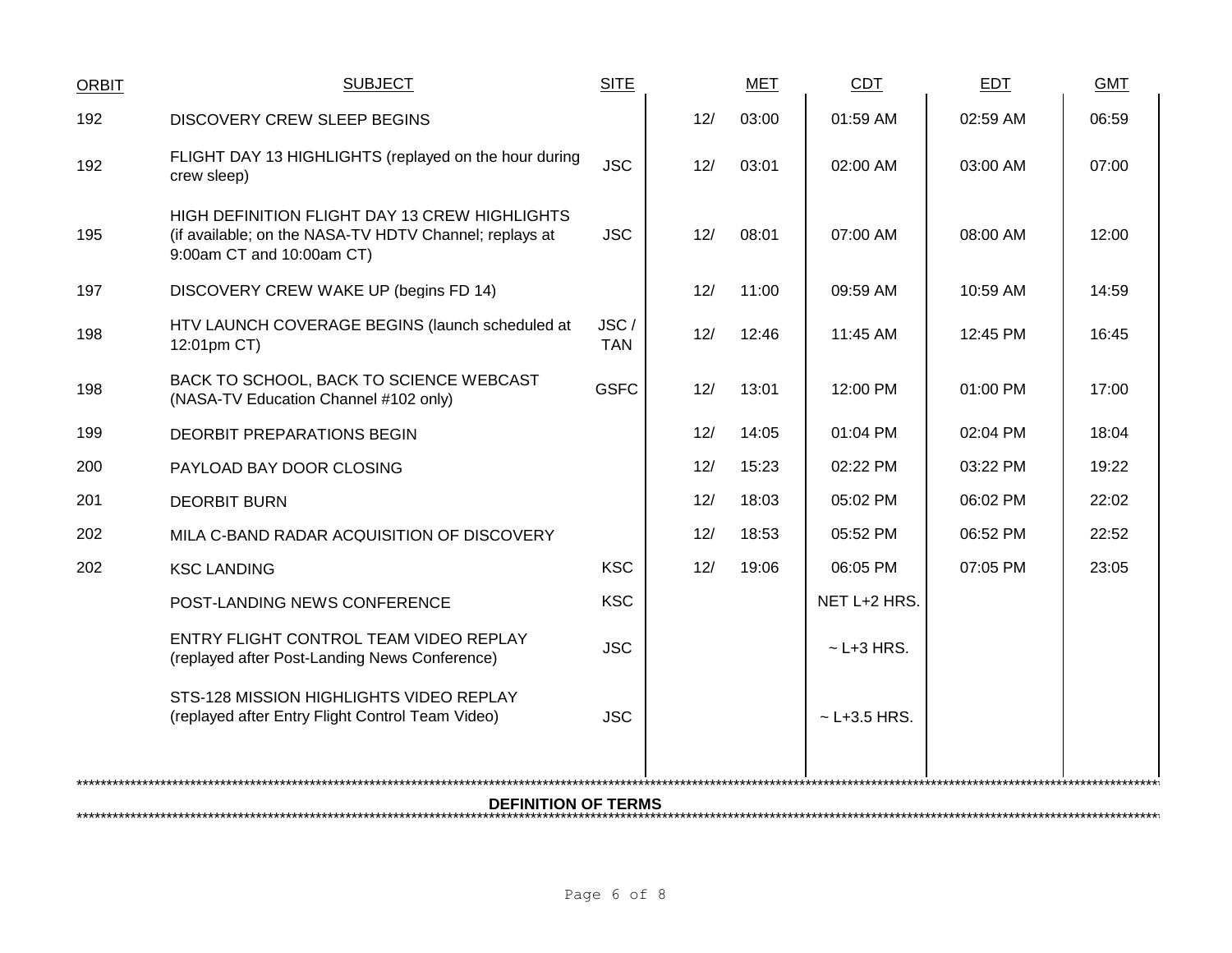| <b>ORBIT</b> | <b>SUBJECT</b>                                                                                              | <b>SITE</b> | MET | CDT | <b>EDT</b> | <b>GMT</b> |
|--------------|-------------------------------------------------------------------------------------------------------------|-------------|-----|-----|------------|------------|
| AMC:         | <b>Americom Satellite</b>                                                                                   |             |     |     |            |            |
| ARS:         | Air Revitalization System                                                                                   |             |     |     |            |            |
| ATA:         | Ammonia Tank Assembly                                                                                       |             |     |     |            |            |
| CBM:         | Common Berthing Mechanism                                                                                   |             |     |     |            |            |
| CST:         | <b>Central Standard Time</b>                                                                                |             |     |     |            |            |
| CHECS:       | Crew Health Care System                                                                                     |             |     |     |            |            |
|              | C.O.L.B.E.R.T. - Combined Operational Load Bearing External Resistance Treadmill                            |             |     |     |            |            |
| Destiny:     | U.S. Laboratory on ISS                                                                                      |             |     |     |            |            |
| EMU:         | <b>Extravehicular Mobility Unit</b>                                                                         |             |     |     |            |            |
| EST:         | <b>Eastern Standard Time</b>                                                                                |             |     |     |            |            |
| EUTEF:       | European Technology Exposure Facility                                                                       |             |     |     |            |            |
| EVA:         | <b>Extravehicular Activity</b>                                                                              |             |     |     |            |            |
| FCS:         | <b>Flight Control System</b>                                                                                |             |     |     |            |            |
| FD:          | <b>Flight Day</b>                                                                                           |             |     |     |            |            |
| FIR:         | <b>Fluids Integration Rack</b>                                                                              |             |     |     |            |            |
| GMT:         | <b>Greenwich Mean Time</b>                                                                                  |             |     |     |            |            |
| GPS:         | <b>Global Positioning System</b>                                                                            |             |     |     |            |            |
| GSFC:        | <b>Goddard Space Flight Center</b>                                                                          |             |     |     |            |            |
| HARMONY:     | Node 2                                                                                                      |             |     |     |            |            |
| HD:          | <b>High Definition Television</b>                                                                           |             |     |     |            |            |
| HQ:          | <b>NASA Headquarters</b>                                                                                    |             |     |     |            |            |
| HTV:         | Japanese H-II Transfer Vehicle                                                                              |             |     |     |            |            |
| HYTHIRM:     | <b>Hypersonic Thermodynamic Infrared Measurements</b>                                                       |             |     |     |            |            |
| ISS:         | <b>International Space Station</b>                                                                          |             |     |     |            |            |
| JSC:         | Johnson Space Center                                                                                        |             |     |     |            |            |
| KSC:         | <b>Kennedy Space Center</b>                                                                                 |             |     |     |            |            |
| Ŀ.           | Launch or Landing time                                                                                      |             |     |     |            |            |
| LIMO:        | Live Interview Media Outlet channel                                                                         |             |     |     |            |            |
| LMC:         | Lightweight Mission Peculiar Equipment Support Structure Carrier                                            |             |     |     |            |            |
| MECO:        | Main Engine Cut-Off                                                                                         |             |     |     |            |            |
| MELFI:       | Minus Eighty-Degree Laboratory Freezer for ISS                                                              |             |     |     |            |            |
|              |                                                                                                             |             |     |     |            |            |
| MET:         | Mission Elapsed Time, which begins at the moment of launch and is read: DAYS/HOURS:MINUTES. LAUNCH=00/00:00 |             |     |     |            |            |
| <b>MILA</b>  | Merritt Island, Florida Tracking Station                                                                    |             |     |     |            |            |
| MISSE:       | Materials International Space Station Experiment                                                            |             |     |     |            |            |
| MMT:         | <b>Mission Management Team</b>                                                                              |             |     |     |            |            |
| <b>MPLM</b>  | Multi-Purpose Logistics Module                                                                              |             |     |     |            |            |
| MS:          | <b>Mission Specialist</b>                                                                                   |             |     |     |            |            |
| MSFC:        | <b>Marshall Space Flight Center</b>                                                                         |             |     |     |            |            |
| MSRR:        | Materials Science Research Rack                                                                             |             |     |     |            |            |
| NET:         | No Earlier Than                                                                                             |             |     |     |            |            |
| OBSS:        | Orbiter Boom Sensor System                                                                                  |             |     |     |            |            |
| ODS:         | <b>Orbiter Docking System</b>                                                                               |             |     |     |            |            |
| OMS:         | <b>Orbital Maneuvering System</b>                                                                           |             |     |     |            |            |
| PAO:         | <b>Public Affairs office</b>                                                                                |             |     |     |            |            |